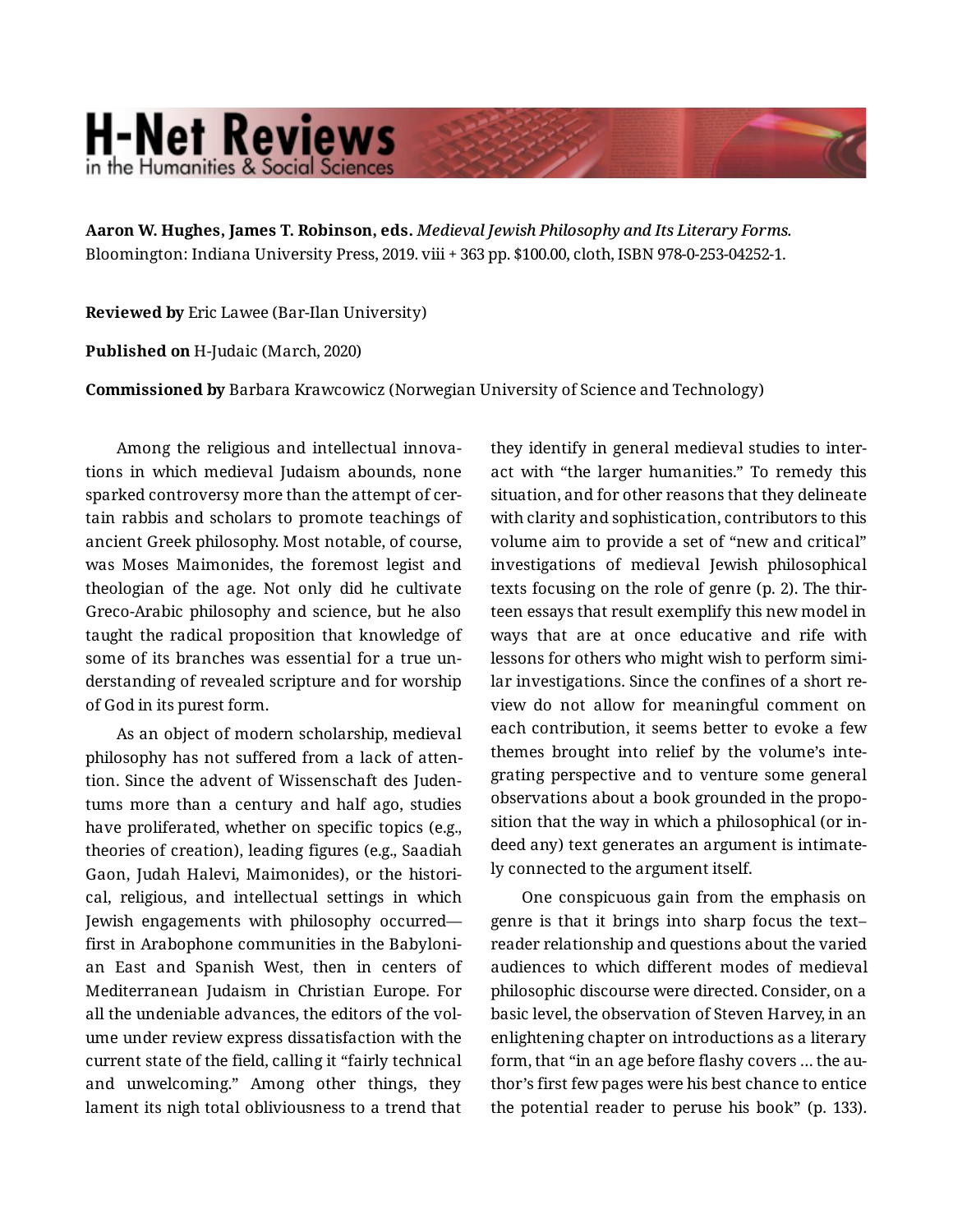Charles Manekin's study of the philosophical epis‐ tle and its subgenres distinguishes between writ‐ ings whose "context and audience is not restricted to experts in philosophy" and epistolary ex‐ changes between cognoscenti (p. 264). Here as else‐ where lies a distinction that, as it is unpacked in several essays, unsettles what might be a common presumption about medieval philosophers' under‐ standings of the prospects for popular education. For example, Aaron Hughes finds that some writ‐ ers saw the composition of philosophical dialogues as a convenient vehicle "to popularize and thus disseminate philosophy to a wider reading public" (p. 209). Similarly, Chaim Neira proposes that Jacob Anatoli, aware that elitist tracts written prior to his day were not suited to the spread of scientific knowledge, opted for the genre of the philosophic homily as a way to broadcast "the elite culture of the educated individuals to the public at large" (p. 293). Openly avowed elitists though they were, then, medieval philosophers at times strove to en‐ lighten those whom they condescendingly called "the multitude," making strategic choices about genre accordingly.

Another salutary outcome of the focus on genre is to bring within our purview a vastly ex‐ panded number and range of writers who de‐ ployed philosophy and/or campaigned on its be‐ half. Indeed, the editors announce at the outset their determined effort to treat "minor or at least lesser known thinkers" who, on their reckoning, have often been ignored precisely because of the genres in which they expressed themselves (p. 6). Witness James Robinson's characteristically learned account of medieval philosophical lexi‐ cons, which devotes a whole section to the anony‐ mous *Kitāb ma'ānī al-nafs*, said to be one of the "most interesting … works in the history of Jewish thought" even as it is certainly one of the least studied (p. 319). Zerahiyah Ha-Levi Saladin, a preacher from the Catalo-Aragonese school of Has‐ dai Crescas (usually classed as one of medieval Ju‐ daism's great antirationalists), and members of the Ibn Shem Tov family are but some of the lesser

known (in this case Sefardic) writers steeped in philosophic culture who emerge more prominently from the shadows under the aegis of a generic ap‐ proach.

Cross-cultural borrowing and appropriation, a recurrent leitmotif of medieval Jewish intellectual history, is markedly salient when it comes to gen‐ res of medieval philosophic expression, as many chapters fastidiously display. As regards the Karaite and Rabbanite dialectical theologians studied by Gyongyi Hegedus, their point of depar‐ ture in Islamic Kalam is patent. In other instances, however, it is helpful to be reminded that when, say, Judah Halevi deployed the dialogue form for his *Kuzari*, he was invoking a well-established form used in various Islamicate subcultures. Draw‐ ing an example from the sphere of medieval Chris‐ tendom, Shira Weiss observes that Gersonides's *Milḥamot Hashem*, one of three works explored in her investigation of late medieval "summas," not only reflects Aristotelian methods but presenta‐ tional habits favored by the Latin scholastics. Be‐ yond horizontal cross-cultural contextualization of this sort, the authors note, where applicable, ac‐ tual or possible roots of different modes of presen‐ tation in Greek antiquity.

Taking a step back from themes such as these, one can make a few basic points about the essays in their ensemble. First, they generally strike a ju‐ dicious balance between an aerial view of the of‐ ten ample terrain that they attempt to map, both geoculturally and chronologically, and close-up ex‐ amples that illustrate nuances in the genres that they discuss.

Second, notwithstanding the laudable effort to broaden the canon of medieval Jewish philosophy, and the editors' plaint that the overwhelming vol‐ ume of secondary studies on Maimonides has crowded out other thinkers, there is no attempt to deny the abiding and often decisive role of Mai‐ monides in the rise and development of some of the genres discussed. In his chapter on philosophic Bible commentaries, Raphael Dascalu notes the in‐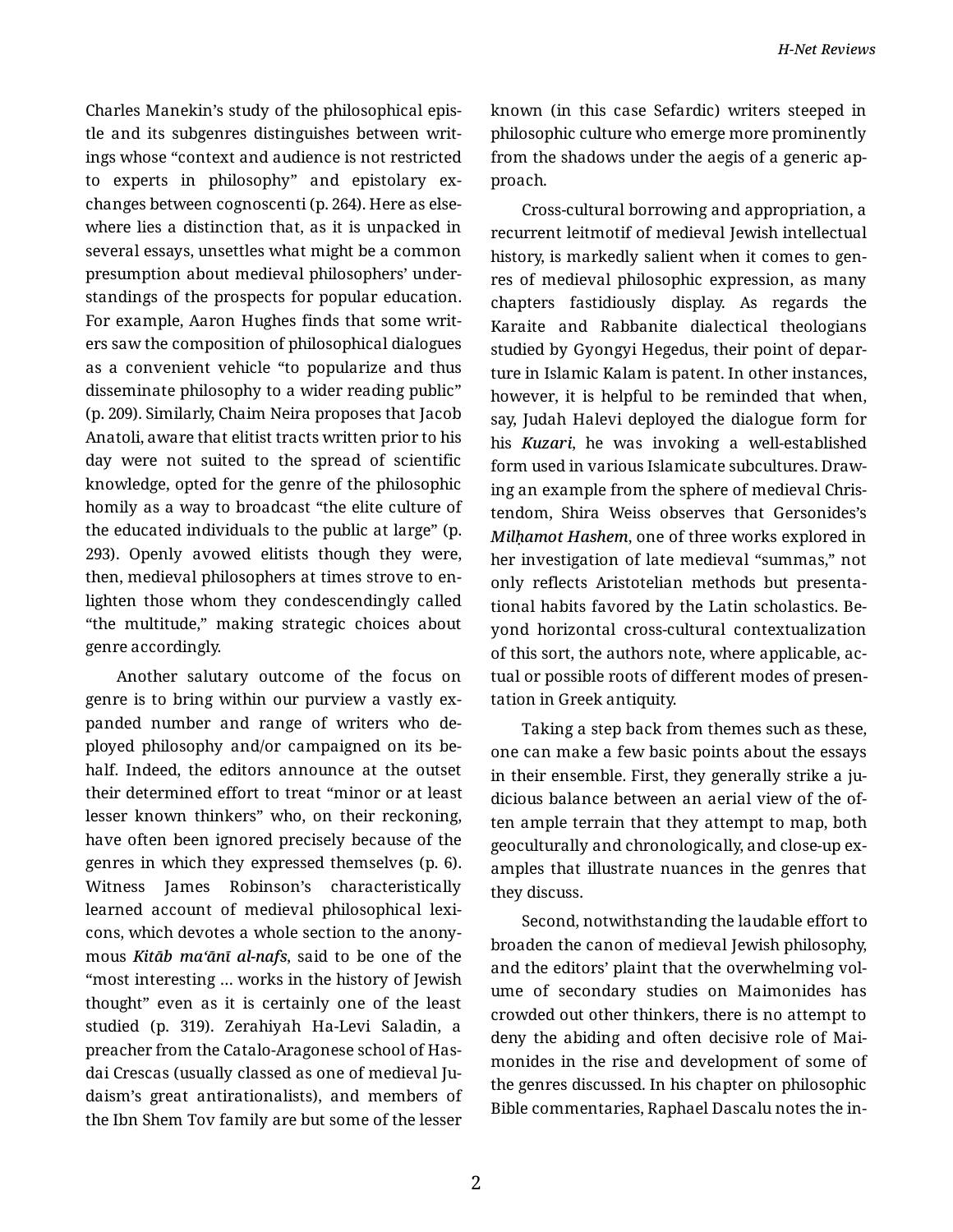delible Maimonidean imprint on the genre in later medieval times while Steven Harvey observes in his aforementioned study devoted to the philo‐ sophic introduction that "Maimonides merits a subheading of his own" (p. 143). Indeed, commen‐ taries on Maimonides's *Guide of the Perplexed* are treated in a separate chapter as a genre unto themselves. In it, Igor H. de Souza handsomely il‐ lustrates the dynamism and substantive, method‐ ological, and literary heterogeneity present in a genre that one might assume to be pallid and nar‐ row.

Finally, to appreciate the sort of fresh findings that a genre-based approach can yield, one need look no further than the opening essay by the late lamented Kalman Bland, to whose memory the book is dedicated, which offers, among other things, a politically oriented exploration of animal fables. It arrives at the unexpected conclusion that "the imaginative fabulists often beheld a thisworldly, Machiavellian, somber realism that elud‐ ed their more idealistic and optimistic counter‐ parts, the practitioners of medieval Jewish philoso‐ phy" (p. 29).

For all their reach and ambition, books such as these will inevitably have elements of unevenness as well as lacunae. As regards the former, the im‐ plied aspiration to integrate larger humanistic concerns is not realized equally across the volume. One essay that points the way is Maud Kozodoy's study of poetic summaries of scientific and philo‐ sophical works. In terms of coverage, the admit‐ tedly underresearched sphere of high and late east‐ ern Mediterranean centers of Jewish learning, par‐ ticularly in Byzantium, gets short shrift. To be sure, medieval Jewish philosophic activity was largely centered in the West. Still, in the wake of the 1204 Fourth Crusade, significant segments of Byzantine Jewish literature took a rationalist turn facilitated by the arrival of philosophic methods, ideas, aims, and sources from Spain and southern France. Were the genre-based approach enlisted to explore this little-known body of literature, it would bear

out the important observation of the editors that "a renewed attention to genre shows us to what ex‐ tent medieval thinkers made connections between the literary, the exegetical, the philosophical, and the mystical," spheres that, they further contend, Wissenschaft des Judentums unjustly "tore asun‐ der" and made into separate subdisciplines (p. 3).

The essays also attend fairly lightly to generic developments in relationship to some of the fac‐ tors that may have shaped them, figuratively and literally, though there are exceptions. Witness Ko‐ zodoy's speculation that Jewish versified philo‐ sophic texts might have been few in number due to "the lack of institutional contexts" for such expres‐ sions (p. 238). Similarly, in his chapter on Hebrew Aristotelian commentaries and supercommen‐ taries, Yehuda Halper refers to Aragonese and Venetian trade routes in order to explain a geo‐ graphic shift in fifteenth-century productions in the field. As far as I noted, Halper's is the lone study that comes with an image, in this case a manuscript page containing Hebrew commen‐ taries on the *Isagoge* of Porphyry (or, more pre‐ cisely, on the "middle commentary" on the work by Averroes). By analyzing the manuscript's *miseen-page* (in tandem, of course, with its contents), Halper throws light on matters of genre as they in‐ tertwine with ones of format, explaining how com‐ mentators, in this case Gersonides and Judah Messer Leon, can "play with what they considered the authentically authored meaning" or how a copyist could create a layout that left readers of a manuscript free to decide for themselves which commentator might be right (p. 122).

Here, then, are a few fleeting indications of ways in which *Medieval Jewish Philosophy and Its Literary Forms* enlarges and reshapes our under‐ standing of an important constituent of medieval Jewish learning and literary endeavor. Comprising sophisticated scholarship and realizing its goal of challenging conventions in the study of medieval Jewish philosophy, it convincingly advocates for a